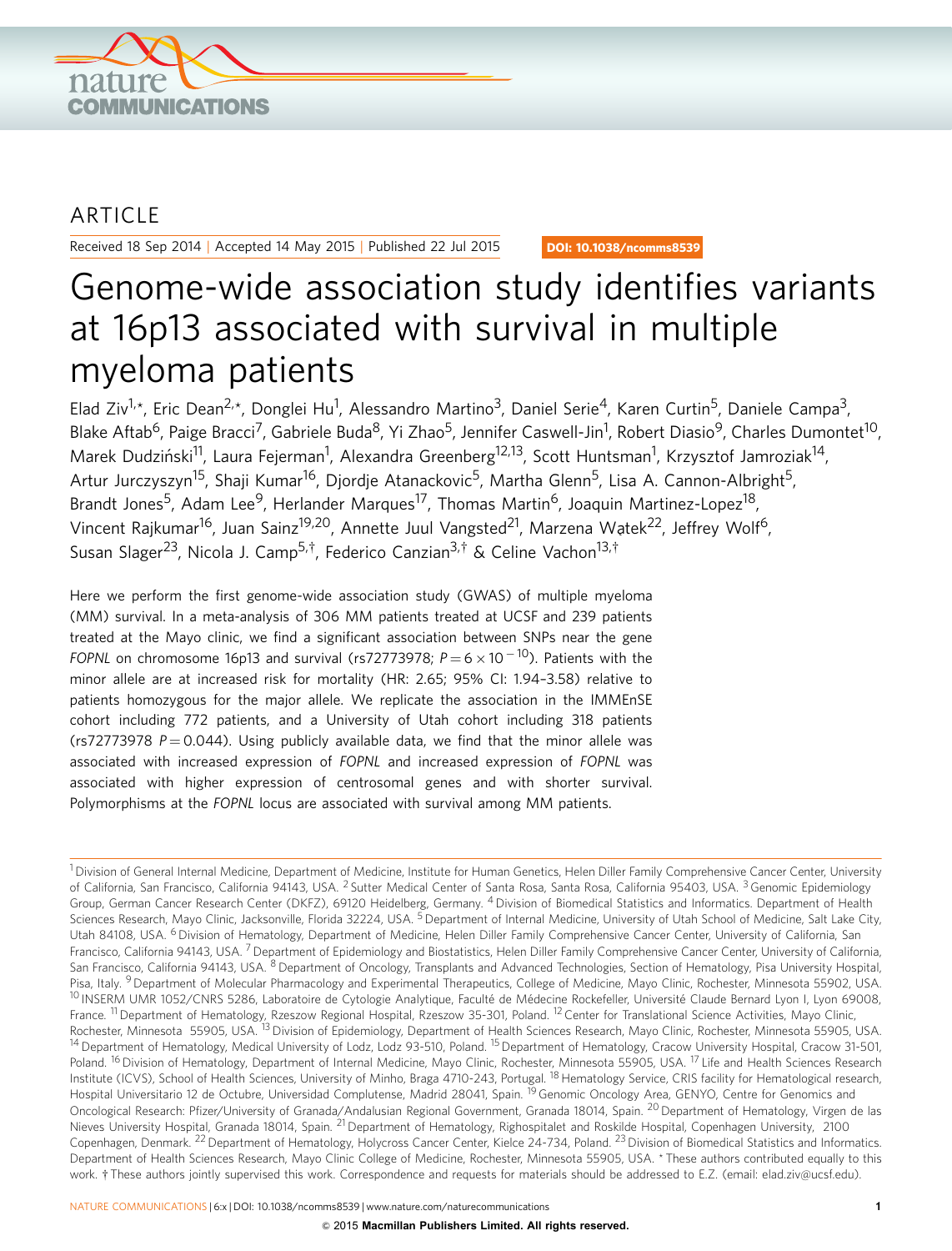Wultiple myeloma (MM) is an incurable haematological<br>malignancy of plasma cells. Approximately 22,000 new<br>cases are diagnosed each year in the United States and<br>over 10,000 deaths occur appually<sup>1</sup>. Equily history is a str malignancy of plasma cells. Approximately 22,000 new over 10,000 deaths occur annually<sup>1</sup>. Family history is a strong risk factor for  $MM^2$  $MM^2$ . Recent genome-wide association studies (GWAS) reported eight loci associated with susceptibility to  $MM^{3-5}$ .

A variety of clinical features and biomarkers are associated with MM prognosis<sup>6</sup>. Chromosomal abnormalities are also associated with prognosis; deletions at 17p, 13q, amplifications at 1q and translocations t(4;14) and t(14;16) have been associated with a poor prognosis, while hyperdiploidy is associated with a favourable prognosis $7-9$ . Gene expression signatures of the myeloma cells also predict survival<sup>10-14</sup>.

Germline genetic variants are associated with survival among patients with oesophageal<sup>15</sup>, breast<sup>[16,17](#page-6-0)</sup>, pancreatic<sup>[18,19](#page-6-0)</sup> and small cell lung cancer<sup>[20](#page-6-0)</sup>. We performed the first GWAS of MM survival, by conducting a meta-analysis of two studies from the University of California San Francisco (UCSF) and the Mayo Clinic. We found a locus on chromosome 16 associated with survival. We replicated the findings in the International Multiple Myeloma rESEarch (IMMEnSE) consortium and the University of Utah cohort. The top single-nucleotide polymorphisms (SNPs) were at the FOPNL locus. Using publicly available data of gene expression from peripheral blood of normal individuals, we found that the risk alleles at the top SNPs were associated with increased expression of FOPNL. We also found that increased expression of FOPNL was associated with higher 'centrosome index', a gene expression correlate of centrosome amplification in MM cells, which has been associated with poor survival.

### Results

Identifying a locus for survival. We performed a GWAS of overall survival among MM patients in cohorts (Table 1) from UCSF ( $n = 306$ ) and Mayo Clinic ( $n = 239$ ) separately. One locus mapping to chromosome 16p13.11 (Hg19) showed a suggestive association in both the UCSF  $(P = 8.4 \times 10^{-7})$ ; proportional hazards model) and the Mayo Clinic studies  $(P=1.1 \times 10^{-4};$ proportional hazards model). In a meta-analysis of these GWAS, the locus was genome-wide significant ([Fig. 1a\)](#page-2-0) with the strongest evidence at two SNPs in perfect linkage disequilibrium rs72773978 and rs117863986 ( $\bar{P}$  = 6.0 × 10<sup>-10</sup> for both; metaanalysis P value is calculated using inverse variance-based weighting). We found no significant deviation from the proportional hazards assumption for the top SNP in either the UCSF ( $P = 0.74$ ; P values calculated by testing whether scaled Schoenfeld residuals vary with time) or Mayo clinic studies  $(P = 0.95)$ . We identified 131 SNPs at this locus associated with survival at  $P < 5x10^{-8}$  (Supplementary Data 1); these SNPs had  $\sim$  5–7% minor allele frequency (MAF) and were in tight linkage disequilibrium  $(r^2 > 0.8)$  with the top SNPs ([Fig. 1b\)](#page-2-0). Of the 131 top SNPs, 17 were genotyped in the UCSF data set and 1 was genotyped in the Mayo Clinic data set (Supplementary Data 1). The remaining SNPs were imputed but had very high imputation quality scores (Information > 0.9 or  $r^2 > 0.9$ ). We directly genotyped eight additional SNPs in the Mayo clinic data set, including one of the top two SNPs, rs117863986, and found consistently strong levels of association with the genotyped SNPs (rs117863986 hazard ratio (HR): 2.26; 95% confidence interval (CI): 1.46-3.40;  $P = 0.00021$ ; proportional hazards model) and other SNPs (Supplementary Table 1).

Analysis of the genome-wide distribution of association statistics (Supplementary Fig. 1a) revealed minimal deviation from the expectation under the null  $(lambda = 1.002)$ . After removing SNPs from a 200-kB region around the top locus on chromosome 16, we found no evidence for additional signal genome wide (Supplementary Fig. 1b), although some other loci had some suggestive signals with P values  $5 \times 10^{-7}$  –  $1 \times 10^{-7}$ (Supplementary Data 1).

The UCSF study had a median time of 7.6 months (interquartile range 5.7–8.9 months) between the date of diagnosis and the date of ascertainment. Therefore, we considered whether this delay affected our results. First, we adjusted for the time difference between the date of diagnosis and ascertainment in the proportional hazards models and found no attenuation (Supplementary Table 2). We also considered models stratified by the delay between date of diagnosis and ascertainment

|                                           | UCSF $(N=306)$ | Mayo Clinic ( $N = 239$ ) | <b>IMMEnSE Cohorts and University of Utah (<math>N = 1,090</math>)</b> |
|-------------------------------------------|----------------|---------------------------|------------------------------------------------------------------------|
| Age at diagnosis, mean (s.d.)             | $55.9 \pm 9.0$ | $62.2 \pm 11.4$           | $54.4 \pm 10.1$                                                        |
| Average follow-up time, mean years (s.d.) | $3.8 \pm 2.5$  | $5.3 \pm 3.5$             | $4.8 \pm 3.3$                                                          |
| Mortality, N (%)                          | 103 (33.7)     | 174 (72.8)                | 423 (38.5%)                                                            |
| Type of disease (N with data)             | 292            | 239                       | 649                                                                    |
| $lgG$ Kappa, $N$ (%)                      | 127 (43.5)     | 86 (36.0)                 | 145 (22.3)                                                             |
| IgG Lambda, N (%)                         | 44 (15.1)      | 49 (20.5)                 | 64 (9.9)                                                               |
| IgG light chain not specified, N (%)      | 11(3.8)        |                           | 173 (26.7)                                                             |
| $lgA$ Kappa, N $(\%)$                     | 31(10.6)       | 35 (15.0)                 | 35(5.4)                                                                |
| IgA Lambda, $N$ $(\%)$                    | 21(7.2)        | 22(9.1)                   | 33(5.1)                                                                |
| IgA light chain not specified, $N$ (%)    |                |                           | 75 (11.6)                                                              |
| Light chain only, $N$ (%)                 | 51(17.5)       | 31(13.0)                  | 86 (13.3)                                                              |
| Other/nonsecretory, N (%)                 | 7(2.4)         | 16(6.7)                   | 38 (5.9)                                                               |
| ISS stage (N with data)                   | 140            | 221                       | 513                                                                    |
| 1, $N$ (%)                                | 49 (35.0)      | 86 (38.9)                 | 162 (31.6)                                                             |
| 2, $N$ (%)                                | 55 (39.3)      | 74 (33.5)                 | 165 (32.2)                                                             |
| $3, N$ (%)                                | 36 (25.7)      | 61(27.6)                  | 186 (36.3)                                                             |
| Durie-Salmon stage (N with data)          | 256            | 187                       | 633                                                                    |
| IA or IB, $N$ $(\%)$                      | 39 (15.2)      | 14(7.5)                   | 69 (10.9)                                                              |
| IIA or IIB, $N$ $(\%)$                    | 40 (15.6)      | 30 (16.4)                 | 149 (23.5)                                                             |
| IIIA or IIIIB, $N$ (%)                    | 177 (69.2)     | 143 (76.5)                | 415 (65.6)                                                             |

IMMEnSE, International Multiple Myeloma rESEarch; UCSF, University of California San Francisco.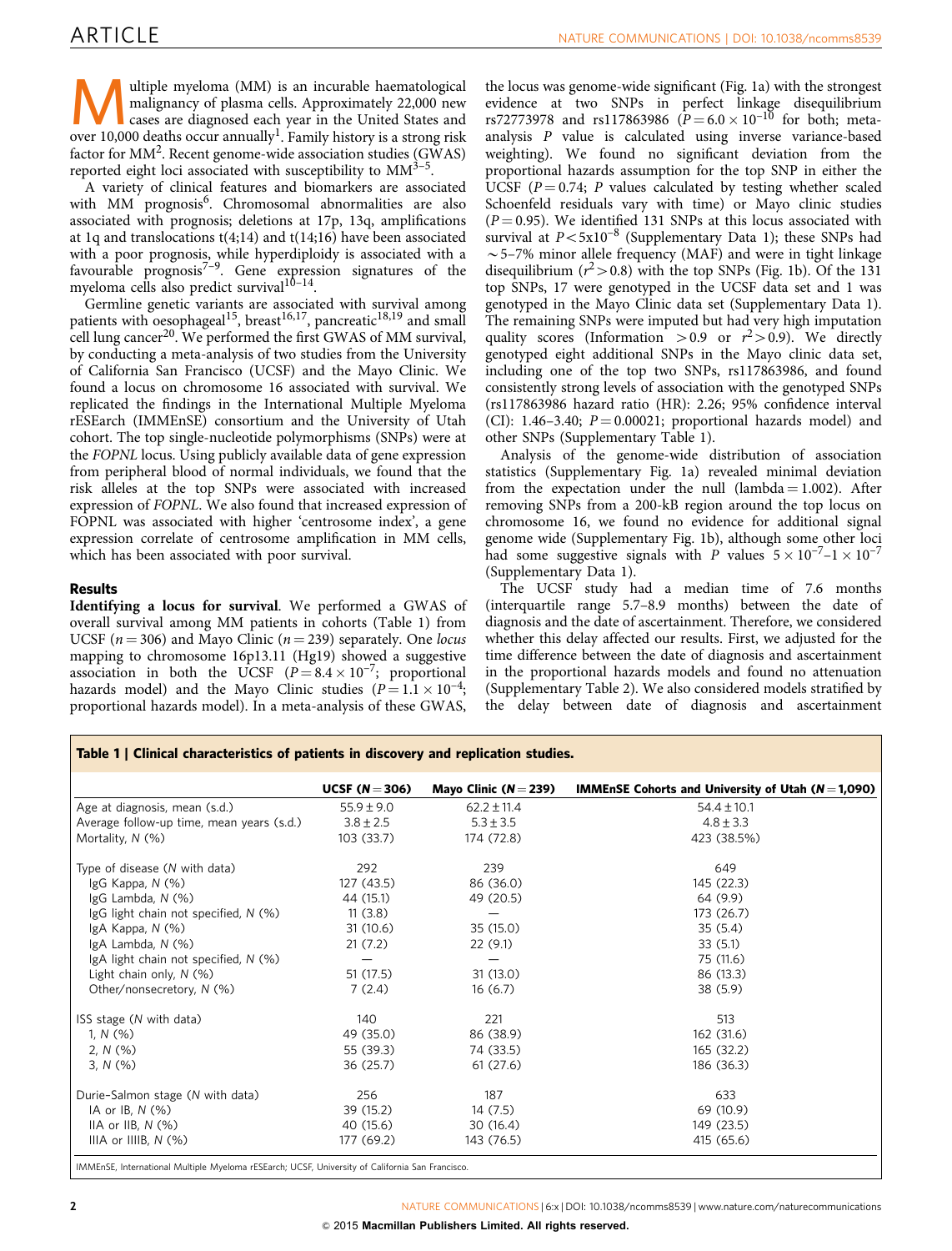<span id="page-2-0"></span>

Figure 1 | GWAS results for survival among MM patients. (a) Manhattan plot of results of genome-wide association analysis for survival in MM patients. Each point represents the negative log P value of the meta-analysis for association with survival using the UCSF and Mayo Clinic data. (b) Locuszoom plot for association statistics at the 16p13 region in the meta-analysis of UCSF and Mayo. Each dot represents the negative log P value for the association statistics from the meta-analysis. The top associated SNP (rs72773978) is coloured in purple and the remaining SNPs are coloured according to linkage disequilibrium values ( $r^2$ ) with the top SNP.

(Supplementary Table 2). We found that the effect was consistent among patients enrolled between 0 and 5.9 months after diagnosis (HR: 3.23; 95% CI: 1.28–8.17;  $P = 0.013$ ; proportional hazards model) those enrolled between 6 and 11.9 months after diagnosis (HR: 3.04; 95% CI: 1.67–5.55;  $P = 0.00028$ ; proportional hazards model) and those enrolled from 12 to 23.9 months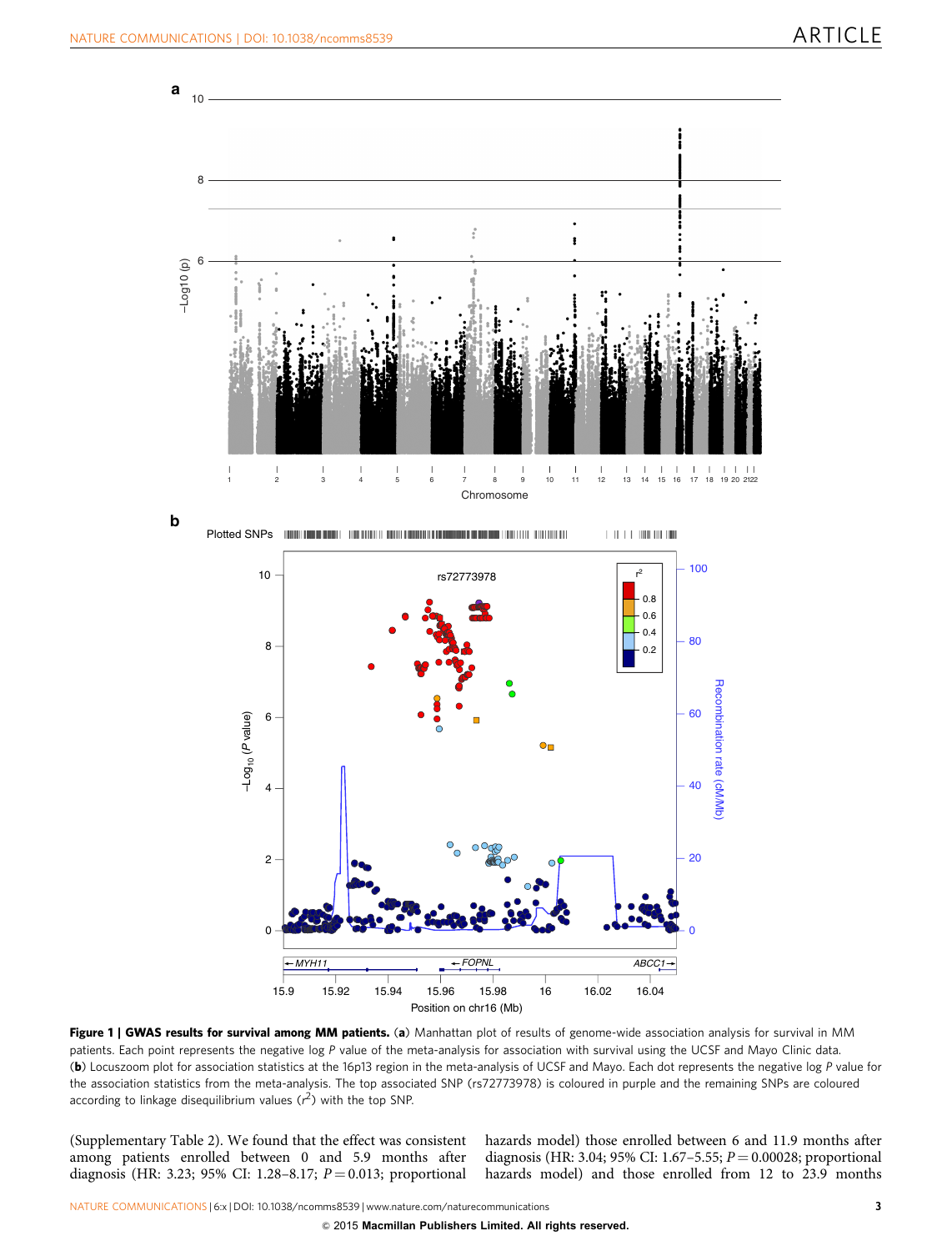<span id="page-3-0"></span>(HR: 5.06; 95% CI: 1.18–21.79;  $P = 0.029$ ; proportional hazards model). Thus, we concluded that the delay between diagnosis and ascertainment within the first 2 years was unlikely to affect the association between the SNP and overall survival. We also considered models that adjusted for the difference between date of diagnosis and ascertainment in the Mayo study and found no change in the association as expected (Supplementary Table 2), since nearly all of the participants were ascertained within 1 month of diagnosis.

We searched for additional SNPs that were associated independently of the top SNP by performing conditional analyses including rs72773978 and other SNPs within 100 kB of that SNP. We performed survival analyses for all SNPs that were either in no lethal dose (LD;  $R^2$  < 0.1) or in modest LD ( $R^2$  0.1–0.5) with RS72773978, adjusting for the effect of principal components (PC's) and for the effect of RS72773978. We found no other significant associations in the locus after adjusting for multiple hypothesis testing.

The median survival was decreased by  $\sim$  2.7 years among patients who were either heterozygous or homozygous for the rare variant (T allele) of rs72773978 compared with patients homozygous for the common variant in both the UCSF and Mayo Clinic cohorts (Fig. 2). In models that adjusted for age, gender and genetic ancestry,  $\sim$  10–14% of patients had an increased risk of death (hazard ratio  $\sim$  2.6; [Table 2\)](#page-4-0) in the metaanalysis of these two data sets.

We also performed a separate analysis of individuals who genetically clustered with Caucasians in the UCSF data set (Supplementary Fig. 2). We repeated the meta-analysis of the Mayo Clinic data with the UCSF Caucasian-only sample (Supplementary Table 3), and found that the association with rs72773978 remained significant  $(P = 2.4 \times 10^{-9})$ ; proportional hazards model). The UCSF cohort included African American patients  $(N = 25)$  and patients of Latino  $(N = 27)$  or other patients who clustered with those of mixed ancestry  $(N = 24)$ . In an analysis of these patients, we also found a nominally significant association between shorter survival and the minor allele (HR: 2.43; 95% CI: 1.09-5.39;  $P = 0.029$  proportional hazards model).

We also examined whether the top SNPs that we identified were associated with susceptibility to MM in our two studies. We found no significant difference in genotype frequencies between cases and controls (Supplementary Table 4).

Relationship to stage at diagnosis and treatment. We evaluated the effect of the genotype on survival after adjustment for the clinical stage. In analyses that adjusted for stage using either the international staging system (ISS) definition or the Durie– Salmon staging system, the rs72773978 genotype remained a strong predictor of survival ([Table 2](#page-4-0)). Among the participants in the Mayo Clinic on whom LDH levels were available  $(N = 154)$ , we saw a consistent level of association (HR: 2.25; 95% CI: 1.26– 4.03;  $P = 0.006$ ; proportional hazards model).

Since MM treatment has improved significantly in the last decade, we used data available from both cohorts to determine whether the SNP effect varied by initial treatment (Supplementary Table 5). We found a consistent effect of the SNP regardless of the type of treatment initiated ([Table 3\)](#page-4-0) and no evidence of interaction between treatment and the SNP in either the UCSF ( $P = 0.9$ ; P for interaction derived using proportional hazards model) or Mayo Clinic ( $P = 0.52$ ; P for interaction derived using proportional hazards model) cohorts.

Among patients in the Mayo Clinic study, 134 (56%) were treated with both high-dose chemotherapy (HDC) followed by autologous stem cell rescue. We adjusted for HDC in the proportional hazards models and found that, although HDC was



Figure 2 | Kaplan–Meier Survivorship plot by genotype for rs72773978. (a) UCSF ( $N = 306$ ); (b) Mayo ( $N = 239$ ) and (c) IMMENSE/Utah  $(N = 1,080)$  studies. We plotted the results by genotype. To generate the plots for the discovery data sets, we rounded the imputation results to the nearest whole numbers to infer genotypes of individuals.

a strong predictor of longer survival in the cohort, there was only mild attenuation of the SNP association with survival (Supplementary Table 6). Since nearly all (97%) of the UCSF patients received HDC, the same analysis could not be performed within the UCSF study.

Replication. We replicated the association of top SNPs from the UCSF and Mayo Clinic meta-analysis in a replication meta-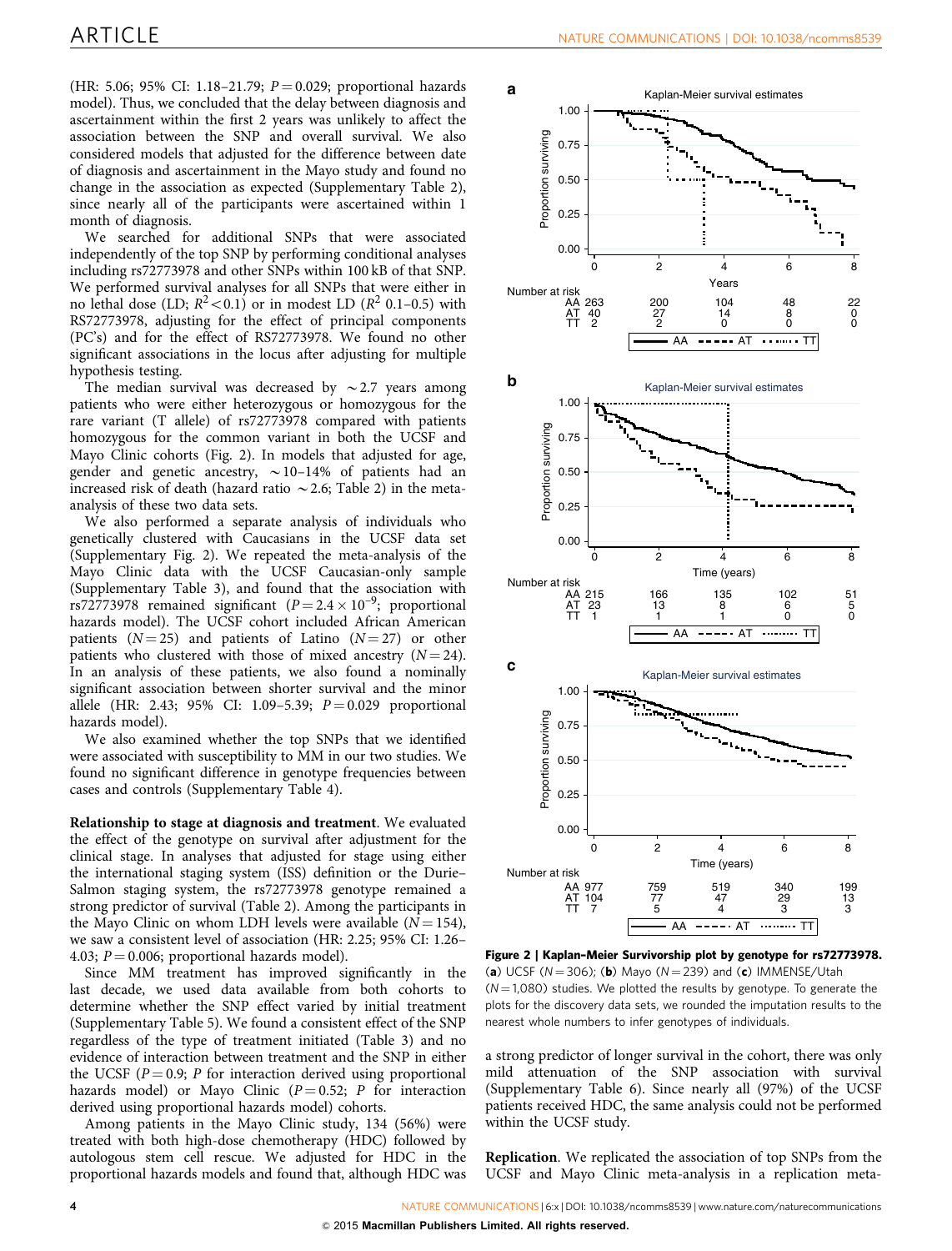<span id="page-4-0"></span>

|  | Table 2   Association of rs72773978 and MM survival. |  |
|--|------------------------------------------------------|--|
|--|------------------------------------------------------|--|

| <b>Study</b>                                                                                                                                                                                                                                                                                                 | Allele<br>frequency | HR   | 95% CI        | P value $^{\star}$    |
|--------------------------------------------------------------------------------------------------------------------------------------------------------------------------------------------------------------------------------------------------------------------------------------------------------------|---------------------|------|---------------|-----------------------|
| Age- and sex-adjusted <sup>†</sup>                                                                                                                                                                                                                                                                           |                     |      |               |                       |
| UCSF $(n=306)$                                                                                                                                                                                                                                                                                               | 0.075               | 3.03 | $1.95 - 4.73$ | $8.0 \times 10^{-7}$  |
| Mayo $(n=239)$                                                                                                                                                                                                                                                                                               | 0.054               | 2.31 | $1.51 - 3.53$ | $1.1 \times 10^{-4}$  |
| Discovery meta-analysis<br>(UCSF and Mayo)                                                                                                                                                                                                                                                                   |                     | 2.65 | 1.94-3.58     | $6.0 \times 10^{-10}$ |
| Replication <sup>‡</sup> (1,090):<br>IMMEnSE $n = 772$ , Utah<br>$n = 315$                                                                                                                                                                                                                                   | 0.051               | 1.34 | $1.01 - 1.78$ | 0.044                 |
| Discovery and replication<br>meta-analysis                                                                                                                                                                                                                                                                   |                     | 1.93 | $1.54 - 2.41$ | $6.7 \times 10^{-9}$  |
| Age-, sex- and stage-adjusted <sup>†</sup><br>ISS-adjusted                                                                                                                                                                                                                                                   |                     |      |               |                       |
| UCSF $(n=140)$                                                                                                                                                                                                                                                                                               |                     | 4.06 | $2.04 - 8.05$ | $6.3 \times 10^{-5}$  |
| Mayo $(n = 221)$                                                                                                                                                                                                                                                                                             |                     | 2.41 | $1.51 - 3.83$ | $2.2 \times 10^{-4}$  |
| Replication <sup>‡</sup> ( $n = 513$ )                                                                                                                                                                                                                                                                       |                     | 1.70 | $1.19 - 2.44$ | 0.004                 |
| Salmon-Durie-adjusted                                                                                                                                                                                                                                                                                        |                     |      |               |                       |
| UCSF $(n=256)$                                                                                                                                                                                                                                                                                               |                     | 2.81 | $1.73 - 4.57$ | $3.2 \times 10^{-5}$  |
| Mayo $(n=184)$                                                                                                                                                                                                                                                                                               |                     | 2.75 | 1.68-4.49     | $5.3 \times 10^{-5}$  |
| Replication <sup>‡</sup> ( $n = 625$ )                                                                                                                                                                                                                                                                       |                     | 1.46 | $1.04 - 2.05$ | 0.029                 |
| CI, confidence interval; HR, hazard ratio; GWAS, genome-wide association study; PCA, principal<br>components analysis; IMMEnSE, International Multiple Myeloma rESEarch; MM, multiple<br>myeloma; UCSF, University of California San Francisco.<br>*Dunling are admitected from proportional bogardo modelo. |                     |      |               |                       |

\*P values are calculated from proportional hazards models.<br>†The UCSF and Mayo Clinic study results are also adjusted with PCA. The IMMENSE data are<br>not owing to the lack of availability of GWAS data not owing to the lack of availability of GWAS data.

zThe IMMEnSE results are from a meta-analysis of the individual regions (see Supplementary Table 3).

analysis of 1,090 MM cases, including 772 European MM patients from the IMMEnSE consortium and 318 from the Utah cohort (Supplementary Table 7). We selected two SNPs for replication including rs72773978, one of the top associated SNPs from the meta-analysis and rs12598966, a SNP resulting in an amino-acid substitution in the FOPNL gene. We performed a meta-analysis of all of the replication studies and found a significant association between rs72773978 and survival in the replication cohorts adjusted by age and sex (HR: 1.34; 95% CI: 1.01-1.74;  $P = 0.044$ ; proportional hazards model) with survival shorter by  $\sim$  1.2 years among carriers of the minor allele [\(Fig. 2c\)](#page-3-0). There was no evidence of heterogeneity of effect within the replication studies ( $P = 0.14$ ;  $\chi^2$ -test for heterogeneity). The other SNP, rs12598966, was not significantly associated with survival in the replication.

We noted a slightly stronger effect size in analyses that adjusted for stage. However, the change in effect size was not due to negative confounding between stage and the SNP, but rather to the fact that the cohorts with missing data on stage were the ones with an inconsistent point estimate (Supplementary Table 3). In a meta-analysis that did not adjust for the ISS stage but just included participants without missing data on the ISS stage, we saw approximately the same effect size (HR: 1.71; 95% CI: 1.18–2.47;  $P = 0.005$ ; proportional hazards model) as in the metaanalysis that adjusted for the ISS stage (Supplementary Table 7).

Analysis of function. The top SNPs were in a region that overlapped the entire FOPNL gene and a portion of the MYH11 gene ([Fig. 1b](#page-2-0)). In addition, known drug transporters, ABCC1 and ABCC6, are located  $\sim$  50 and 300 kb away, respectively. One of the top SNPs, rs12598966, is located in the coding sequence of FOPNL and leads to a nonsynonymous amino-acid substitution:  $Glu->Lys$  at amino acid 156; however, this SNP was not significantly associated with survival in the replication and was not predicted to have a deleterious effect on protein function (sorting intolerant from tolerant (SIFT) score  $= 0.89$  and Polyphen 2.

#### Table 3 | Effect of SNP by initial treatment among patients in the UCSF cohort.

|                                                                                                                                                                                                                                                                                                                                                                                                     | $HR*$ | 95% CI                 | P value $^{\dagger}$ |  |  |
|-----------------------------------------------------------------------------------------------------------------------------------------------------------------------------------------------------------------------------------------------------------------------------------------------------------------------------------------------------------------------------------------------------|-------|------------------------|----------------------|--|--|
| Mayo Clinic                                                                                                                                                                                                                                                                                                                                                                                         |       |                        |                      |  |  |
| Old treatments <sup>‡</sup>                                                                                                                                                                                                                                                                                                                                                                         |       | $N = 136$ , 102 deaths |                      |  |  |
| RS72773978                                                                                                                                                                                                                                                                                                                                                                                          | 1.90  | $0.98 - 3.83$          | 0.057                |  |  |
| New treatments <sup>§</sup>                                                                                                                                                                                                                                                                                                                                                                         |       | $N = 93$ , 64 deaths   |                      |  |  |
| RS72773978                                                                                                                                                                                                                                                                                                                                                                                          | 2.71  | 156-470                | 0.00045              |  |  |
| Entire sample adjusted for treatment, $N = 229$ , 166 deaths                                                                                                                                                                                                                                                                                                                                        |       |                        |                      |  |  |
| RS72773978                                                                                                                                                                                                                                                                                                                                                                                          | 2.18  | 1.43-3.32              | 0.00028              |  |  |
| <b>UCSE</b>                                                                                                                                                                                                                                                                                                                                                                                         |       |                        |                      |  |  |
| Old treatments $\ddagger$                                                                                                                                                                                                                                                                                                                                                                           |       | $N = 124$ , 80 deaths  |                      |  |  |
| RS72773978                                                                                                                                                                                                                                                                                                                                                                                          | 3.37  | $1.76 - 6.50$          | 0.00026              |  |  |
| New treatments <sup>§</sup>                                                                                                                                                                                                                                                                                                                                                                         |       | $N = 208$ , 33 deaths  |                      |  |  |
| RS72773978                                                                                                                                                                                                                                                                                                                                                                                          | 3.62  | 1.73-7.56              | 0.0006               |  |  |
| Entire sample adjusted for treatment                                                                                                                                                                                                                                                                                                                                                                |       |                        |                      |  |  |
| RS72773978                                                                                                                                                                                                                                                                                                                                                                                          | 3.35  | $2.07 - 5.41$          | $8.2 \times 10^{-7}$ |  |  |
|                                                                                                                                                                                                                                                                                                                                                                                                     |       |                        |                      |  |  |
| CI, confidence interval; HR, hazard ratio; GWAS, genome-wide association study; SNP,<br>single-nucleotide polymorphism; UCSF, University of California San Francisco.<br>*All models are adjusted for age, gender and principal components 1-10.<br>†P values are calculated from proportional hazards models.<br>±Regimens including vincristine/adriamycin/dexamethasone or melphalan/prednisone. |       |                        |                      |  |  |
| §Treatments containing at least one of the following agents: thalidomide, botezomib or<br>lenalidomide.                                                                                                                                                                                                                                                                                             |       |                        |                      |  |  |

 $score = 0.275$ ). Next, we investigated the top 145 SNPs (all in tight LD  $(r^2 > 0.8)$  with rs72773978) for an effect on gene expression using GENEVAR<sup>21</sup>. The top two SNPs, rs72773978 and rs117863986, were not included in the database; however, six other SNPs in strong LD ( $r^2 = 1$ ) with rs72773978 are present in the database and are associated with expression of FOPNL (Supplementary Table 8). The minor allele of these SNPs predicted higher expression of FOPNL. There was no significant association between these SNPs and expression of other genes within 1 MB of the locus.

We identified 13 SNPs in LD with rs72773978 as being potentially functional (Supplementary Table 9). Six of these SNPs are in the  $3'$  untranslated repeat of the  $FOPNL$  gene and, therefore, may be involved in transcript stability. Seven SNPs were identified as being in sites of open chromatin and thus may be involved in transcriptional regulation.

Since the top SNPs were associated with gene expression, we hypothesized that expression of FOPNL may be associated with survival among MM patients. In particular, higher expression of FOPNL is associated with the minor allele of the top SNPs from the GWAS and should also be associated with shorter survival. We used publicly available data on gene expression (GSE2658) and survival from 414 MM cases to test this hypothesis<sup>[13](#page-6-0)</sup>. As predicted, we found a significant association between higher expression of FOPNL and worse survival (Supplementary Table 10). FOPNL is known to localize to the centrosome and the pericentriolar satellites. Since centrosome amplification is known to be a predictor of poor prognosis, we evaluated the association between FOPNL expression and the centrosome index, a previously validated gene expression signature of centrosome amplification. We found a very strong correlation (Supplementary Table 11) between higher FOPNL expression and increased centrosome index in the study we analysed for survival (GSE2658) and in two additional studies (GSE19784 and GSE26760).

#### **Discussion**

We performed a GWAS for survival among MM patients and identified SNPs at chromosome 16p13 that were strongly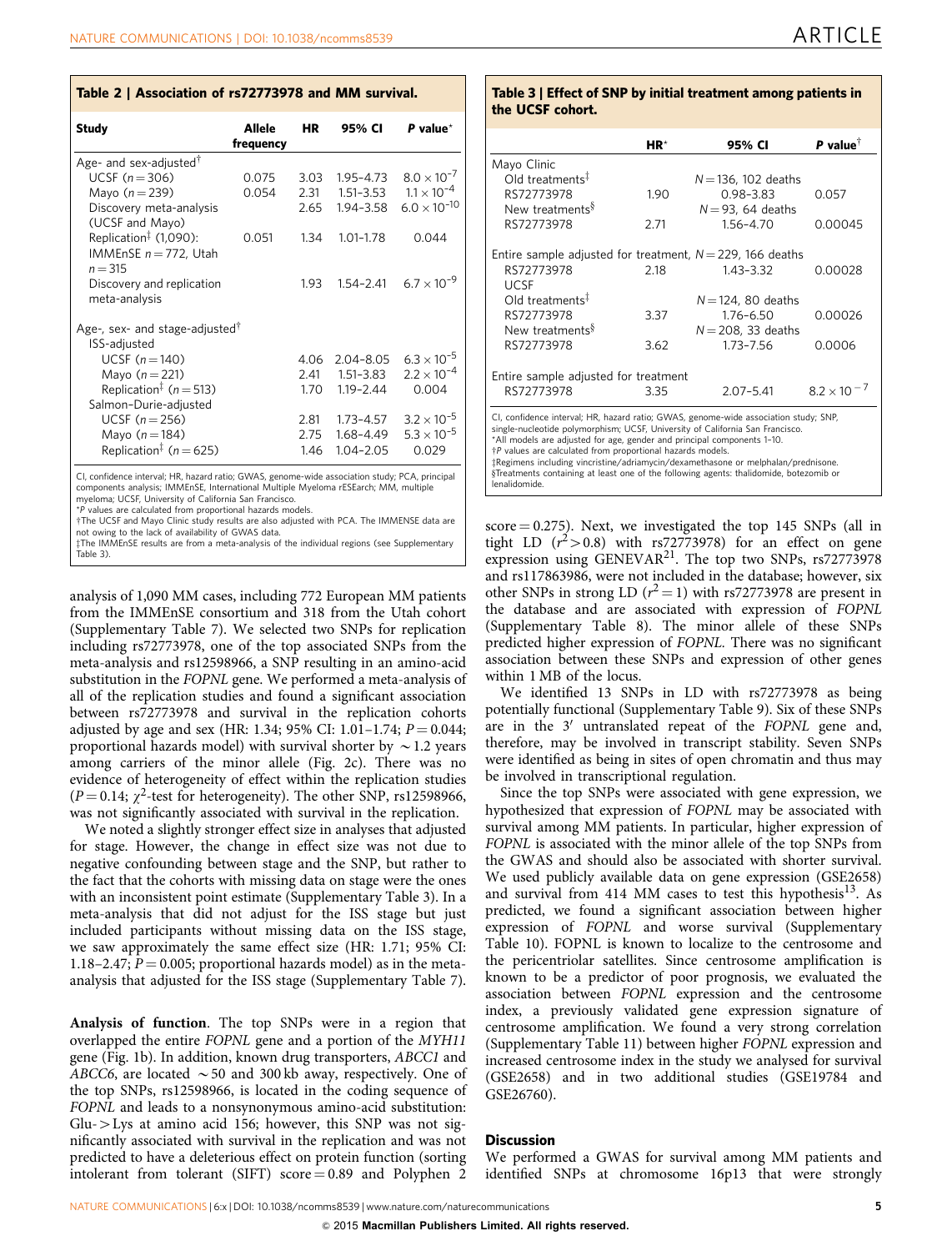associated with mortality. The SNPs were in the region of the FOPNL gene and a subset of the SNPs were associated with FOPNL expression levels, with the minor allele predicting higher expression<sup>22</sup>. We also found that  $FOPNL$  expression was associated with poorer survival using data from a previous study<sup>13</sup>. Thus, our results strongly suggest that  $FOPNL$  is a gene involved in myeloma progression.

FOPNL is known to be associated with centrosome function<sup>23,24</sup>. Centrosome amplification is common in MM and is associated with poor prognosis<sup>25,26</sup>. Furthermore, inhibition of centrosomal clustering may be effective in treatment of  $MM^{27,28}$ . We found that germline variation that affects a gene involved in centrosomal function may also contribute to disease progression. Furthermore, we found an association between FOPNL expression and centrosome index in three data sets of gene expression from myeloma samples. However, our results implicating FOPNL as the causal gene at this locus rely on the synthesis of several data sets. We were not able to directly correlate the SNPs with gene expression, centrosome index and survival in the same data set. It is possible that another gene/s at this locus may be responsible for the effect we observe, or that the effect is mediated by FOPNL, but that it is not through a mechanism related to centrosome amplification. Additional studies of this gene and centrosomal function will help to further define the mechanism underlying the association that we identified.

Our results imply that germline genetic variation is associated with survival among patients with MM. Other GWAS have identified loci that affect survival in other cancer types<sup>15-18,20</sup>. At least one of the known loci for MM susceptibility is associated with the risk for a particular subtype of  $MM^4$ , which may also have an effect on prognosis.

MM is a heterogeneous disease with substantial variation in prognosis among different patients. Identifying patients who are at higher risk of progression may be of importance in treating these patients more aggressively earlier in their disease. Our results identify the FOPNL genotype as a predictor of survival, and we found that the association remains significant after adjustment for stage at diagnosis. However, the effect size we observed in the replication cohorts was substantially attenuated compared with the effect size in the discovery cohorts. This difference is most likely because of 'winner's curse'—a tendency for the initial study to overestimate the true effect size<sup>29</sup>. Thus, the replication cohorts in our study are more likely to represent the true effect size in future studies.

Our study has several important limitations. We could not examine the association between SNPs and MM survival by cytogenetic abnormalities since the majority of our patients were diagnosed before the common use of cytogenetic and fluorescent in situ hybridization analyses in clinical practice. Therefore, it will be important to examine the utility of this genotype in the setting of cytogenetic and fluorescent in situ hybridization analyses and gene expression signatures. Furthermore, we could not adjust for gene expression patterns, which are also known to be associated with survival.

We found no difference between patients who were initially treated with modern versus older therapies. However, our ability to analyse the SNP using different therapies was limited to the UCSF data set and we had inadequate power to detect interactions between the SNPs and particular drugs. Furthermore, we only adjusted for the association between initial treatment and survival, and it is likely that many of the patients who were initially treated with older regimens received newer regimens if they survived to the era when these became available. It is possible that the effect that we saw is modified by one regimen or by one class of medications. Additional studies should be conducted in the context of clinical trials or other cohorts where treatment regimens are more uniform to investigate whether the effect of the locus we identified is modified by particular treatments.

In summary, we found a strong association between a locus on chromosome 16p and MM survival that is likely due to an effect on expression of the FOPNL gene. The SNPs we identified may become important clinical predictors of outcome among MM patients.

#### Methods

Participants. UCSF study: The UCSF Institutional Review Board (IRB) approved ascertainment of cases and use of existing biospecimens for genetic analysis. All participants gave informed consent. The study included 370 patients treated for MM at UCSF between 1989 and 2010. We excluded 10 samples because of insufficient clinical data. We also excluded 42 participants whose blood was collected  $\geq$  2 years after diagnosis from the survival analysis because of the potential bias towards long-term survivors among these participants. The median delay between diagnosis and ascertainment among the 42 participants excluded was 2.9 years (interquartile range 2.4–4.7 years). The median delay among the participants included was 7.6 months (interquartile range 5.7–8.9 months).

We used white blood cells harvested after mobilization of stem cells with granulocyte colony-stimulating factor as a source of DNA. Mobilization of stem cells is performed before HDC followed by autologous stem cell transplantation. The patient receives granulocyte colony-stimulating factor and then undergoes harvesting of peripheral white blood cells via apheresis several days later<sup>30,3</sup> Bone marrow stem cell fraction is monitored via CD34 antibody, and apheresis is continued until an adequate number of  $CD34 +$  cells have been collected for stem cell rescue. The cells are then stored in liquid nitrogen.

We ascertained the date of death using chart reviews and death registry data. Survival time was determined as the date of diagnosis until date of death or last clinic visit for patients who were not known to have died. Clinical stage and initial chemotherapy regimen was determined by chart review. For analysis of treatment, we dichotomized treatments into either newer regimens (including an Imid and/or proteasome inhibitor) or older regimens (including neither an Imid nor proteasome inhibitor). Nearly all of the participants in the UCSF study ( $>97\%$ ) received HDC with stem cell rescue (autologous bone marrow transplant).

Mayo Clinic study: Ascertainment of MM cases and genotyping was approved by the Mayo Clinic IRB. The study included incident MM cases seen in the regional practice between 1998 and 2007 and recruited within 6 months of initial diagnosis. Nearly all participants (96%) were recruited within 1 month of diagnosis and, the remainder were recruited between 1 and 5.5 months after diagnosis. Eligible cases provided consent and a blood sample for research studies of MM. A total of 243 MM cases were used for analyses. DNA was extracted from stored peripheral blood samples. We ascertained date of death and calculated survival time as described for the UCSF study. The clinical stage was determined by chart review. Clinical data on survival could be ascertained on 239 patients. Initial chemotherapy regimen and use of HDC was determined by chart review. For analysis of treatment, we dichotomized treatments into either newer regimens (including an Imid and/or proteasome inhibitor) or older regimens (including neither an Imid nor proteasome Inhibitor). Approximately 56% of participants were treated with autologous stem cell transplant.

IMMEnSE study: The IMMEnSE consortium is a case–control study recruited from seven different European and North American countries<sup>32</sup>. MM cases are defined by a confirmed diagnosis of MM, according to the International Myeloma Working Group criteria<sup>33</sup>. For each patient, demographic and clinical parameters at diagnosis and survival were collected by the responsible clinicians in each of the IMMEnSE centres. The data collected are standardized in a central database kept at the German Cancer Research Center (DKFZ, Heidelberg, Germany). For each subject, a sample of peripheral blood or extracted DNA has been collected and sent to DKFZ. A total of 772 MM cases with survival information available in the IMMEnSE consortium were included in this study.

Utah study: Sampling and genetic analysis was approved by the University of Utah IRB. The study included prevalent MM cases in the state of Utah, ascertained up to 2012. Eligible cases provided consent and a blood or saliva sample from which DNA was extracted. Date of diagnosis was confirmed from chart review and Utah Cancer Registry data. Date of death was confirmed from chart review and death registry data. Survival time was determined as the date of diagnosis until the date of death, last contact with the study or last known event in Utah (determined from statewide vital records, driver's license renewals and voter registrations in the Utah Population Database) for patients who were not known to have died. A total of 318 MM cases with DNA and survival information were available for this study.

GWAS genotyping and imputation. All SNP positions were annotated using the Genome Reference Consortium GRCh37 (Hg19) version of the human genome.

UCSF: A pilot study of 81 MM samples used an Illumina 660 array genotyped at the UCSF Genomics Core Facility. In a second phase, we genotyped 289 MM samples using an Illumina Omni5 array at Expression Analysis (Durham, NC).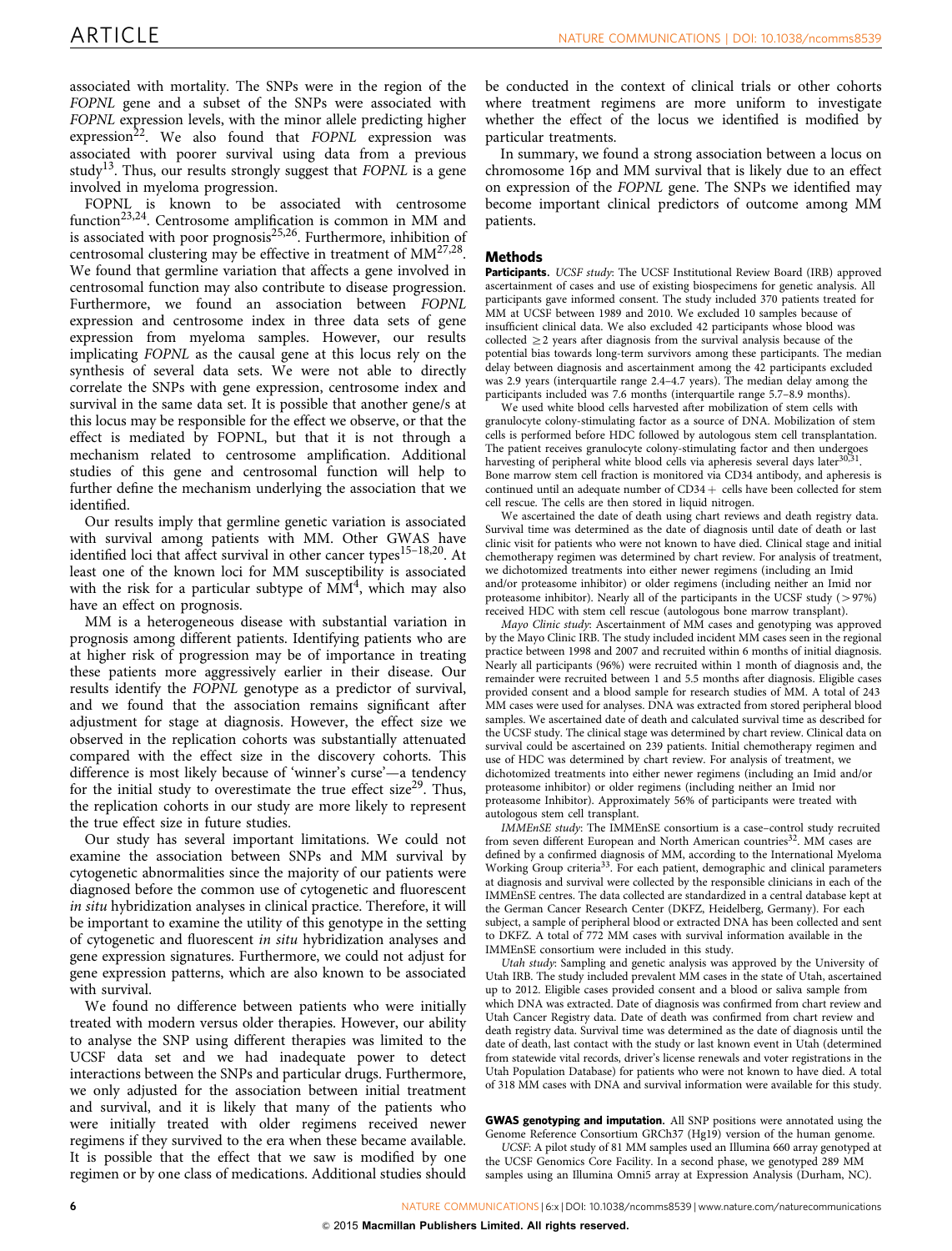<span id="page-6-0"></span>Of the 370 participants in the GWAS, 52 participants were excluded from the survival analysis as noted above because of either insufficient clinical data ( $N = 10$ ) or because of  $>$  2 year time difference between diagnosis and ascertainment  $(N = 42)$ . Of the remaining 318 samples we dropped 12 since they did not pass quality control for genotyping. Eleven were dropped because of high missing genotype values ( $>5\%$  missing genotypes per sample) and one sample was dropped because of potential contamination, leaving 306 patients. We dropped SNPs that had  $>5\%$  missing values or were monomorphic. Imputation was performed using IMPUTE2 [\(ref. 34;](#page-7-0) [https://mathgen.stats.ox.ac.uk/impute/](https://mathgen.stats.ox.ac.uk/impute/impute_v2.html#home) [impute\\_v2.html#home\)](https://mathgen.stats.ox.ac.uk/impute/impute_v2.html#home) with all samples from 1000 Genomes data set (Version 2, May 2011 release<sup>35</sup>) as a reference. Imputed SNPs with Information < 0.5 or  $MAF < 0.025$  were excluded, leaving  $8,036,255$  SNPs for analysis.

Mayo Clinic: Cases were genotyped using the Affymetrix 6.0 array. Monomorphic SNPs and those with a call rate  $<$  95% were excluded, leaving 786,950 observed SNPs. Four samples with call rates <95% and one sample with non-European ancestry according to principal components analysis were excluded, leaving 243 MM cases and 239 with follow-up past date of diagnosis. Imputation<br>was performed with BEAGLE<sup>[36](#page-7-0)</sup> ([http://faculty.washington.edu/browning/beagle/](http://faculty.washington.edu/browning/beagle/beagle.html) [beagle.html\)](http://faculty.washington.edu/browning/beagle/beagle.html), using all samples from version 2 of the 1,000 Genomes data (May 2011 release) as reference. Imputed SNPs with an  $r^2$  < 0.3 or MAF < 0.025 were excluded, leaving 7,276,170 SNPs for further analyses.

Replication genotyping. We selected two SNPs for replication in IMMEnSE and Utah samples including one of the top two SNPs from the meta-analysis (rs72773978) and a SNP in high linkage disequilibrium with the top SNP, encoding a nonsynonymous amino-acid substitution in FOPNL (rs12598966). These SNPs were typed using 5' exonuclease (TaqMan) assays (ABI) at the German Cancer Research Center (DKFZ) in Heidelberg (IMMEnSE samples) and at the Genomics Core at the University of Utah (Utah samples). Duplicates of 12% of the samples were interspersed throughout the plates and concordance rate among duplicates  $was > 99.9%$ 

Statistical analysis. We performed genome-wide analyses for association with survival using proportional hazards models in the UCSF and Mayo data sets separately. We inferred genetic ancestry using principal components analysis<br>(PCA) in each cohort using SmartPCA<sup>[37](#page-7-0)</sup>. Each SNP was entered into the model under an assumption of log-additive increased risk, and adjusting for PC's 1–3, age and gender. Imputed SNPs were modelled using the probability of genotypes. We tested the proportional hazards assumption for the top SNPs by calculating the scaled Schoenfeld residuals and testing whether they are significantly associated with time<sup>[38](#page-7-0)</sup>

We also performed a subset analysis of Caucasians only in the UCSF data set. We identified Caucasians on the basis of genetic ancestry (see Supplementary Fig. 2). Individuals who clustered with self-described Caucasians ( $PC1 > 0$ ,  $PC2<0$ ) were included in this subset analysis ( $N = 229$ ).

All analyses were performed in R. For graphing survival results, we used the Kaplan–Meier estimates of the survival function and graphed the results using Stata (Version 10). We graphed the association statistics for all SNPs near the top locus using LocusZoom<sup>3</sup>

We used Cox regression models adjusted for age and gender to test the association between SNPs and survival in the IMMEnSE consortium and the Utah cohort.

We performed a meta-analysis of the UCSF and Mayo Clinic results on a total of 6,026,834 SNPs in common from both GWAS that met the allele frequency and imputation quality thresholds. We also conducted a meta-analysis of data on two top SNPs from seven centres within the IMMEnSE consortium and the Utah study in our replication study. We calculated a fixed effects model for each SNP using METAL<sup>40</sup>. We used Cochran's Q statistic to test for heterogeneity.

To examine the association of SNPs and risk of MM, we compared the genotype frequencies of cases versus ethnically matched controls from the UCSF ( $N = 298$ ) and the Mayo Clinic ( $N = 295$ ) sites, respectively. We used logistic regression models, adjusting for PC1–3 age and gender.

Expression quantitative trait locus (eQTL) analysis. We used the data set from ref. 22 for eQTL analyses, which consists of 856 Caucasian individuals including 154 monozygotic twin pairs, 232 dizygotic twin pairs and 84 singletons. We focused on expression in lymphocytes in this data set. We used GENEVAR<sup>21</sup> to query the top 145 SNPs from the GWAS and identified 6 SNPs, that were also in the data set described in ref. 22. We queried GENEVAR for beta coefficients and P values for associations between six SNPs and the genes within a 1-Mb window, including FOPNL, MYH11, ABCC1, NDE1, KIAA0430, ABCC6, RRN3, NTAN1 KIAA0250 and KIAA0251.

Gene expression and centrosome index. We downloaded gene expression data from refs 13,41,42 from the National Institutes of Health Gene Expression Omnibus (accession number: GSE2658, GSE19784 and GSE26760, respectively). Reference 13 consisted of gene expression data from 559 MM samples assayed on Affymetrix U133 arrays; [ref. 41](#page-7-0) consisted of gene expression data from purified  $CD138 +$  plasma cells of 320 newly diagnosed myeloma patients using Affymetrix

GeneChip U133 plus 2.0 arrays; [ref. 42](#page-7-0) consisted of 304 CD138-purified bone marrow samples from patients with MM were analysed on Affymetrix U133 Plus 2.0 microarrays.

Gene expression and MM outcome: Of the samples in the Zhan et al.<sup>13</sup> data set, 414 also had available clinical data and were included in the original publication and, therefore, we used the data from these 414 samples in our analyses. We used log-transformed probe intensity values as predictors of survival, entering these as continuous variables into a proportional hazards model. We analysed each of the two probes for FOPNL on the Affymetrix U133 array separately and also considered the average of the two probes as a predictor of overall survival in the proportional hazards model.

Analysis of potential SNP function: We used SIFT<sup>[43](#page-7-0)</sup> and Polyphen2 ([ref. 44\)](#page-7-0) to determine the likelihood that a nonsynonymous amino-acid substitution has a deleterious effect on protein function. We used FunciSNP<sup>[45](#page-7-0)</sup> to determine whether any of the SNPs may affect gene expression, including any SNPs with  $R^2$  > 0.7 with  $rs72773928$ .  $R^2$  values for linkage disequilibrium were calculated in European ancestry samples from 1,000 genomes.

#### References

- 1. Howlader, N. et al. SEER Cancer Statistics Review, 1975-2010 (National Cancer Institute, 2010).
- 2. Greenberg, A. J., Rajkumar, S. V. & Vachon, C. M. Familial monoclonal gammopathy of undetermined significance and multiple myeloma: epidemiology, risk factors, and biological characteristics. Blood 119, 5359–5366 (2012).
- 3. Chubb, D. et al. Common variation at 3q26.2, 6p21.33, 17p11.2 and 22q13.1 influences multiple myeloma risk. Nat. Genet. 45, 1221–1225 (2013).
- 4. Weinhold, N. et al. The CCND1  $c.870G>A$  polymorphism is a risk factor for t(11;14)(q13;q32) multiple myeloma. Nat. Genet. 45, 522–525 (2013).
- Broderick, P. et al. Common variation at 3p22.1 and 7p15.3 influences multiple myeloma risk. Nat. Genet. 44, 58–61 (2012).
- 6. Rajkumar, S. V. & Greipp, P. R. Prognostic factors in multiple myeloma. Hematology 13, 1295–1314 (1999).
- 7. Kumar, S. et al. Trisomies in multiple myeloma: impact on survival in patients with high-risk cytogenetics. Blood 119, 2100–2105 (2012).
- 8. Fonseca, R. et al. Prognostic value of chromosome 1q21 gain by fluorescent in situ hybridization and increase CKS1B expression in myeloma. Leukemia 20, 2034–2040 (2006).
- 9. Fonseca, R. et al. Clinical and biologic implications of recurrent genomic aberrations in myeloma. Blood 101, 4569–4575 (2003).
- 10. Zhan, F. et al. Gene-expression signature of benign monoclonal gammopathy evident in multiple myeloma is linked to good prognosis. Blood 109, 1692–1700 (2007).
- 11. Zhan, F., Barlogie, B., Mulligan, G., Shaughnessy, J. D. Jr., & Bryant, B. High-risk myeloma: a gene expression based risk-stratification model for newly diagnosed multiple myeloma treated with high-dose therapy is predictive of outcome in relapsed disease treated with single-agent bortezomib or high-dose dexamethasone. Blood 111, 968–969 (2008).
- 12. Zhan, F. et al. Global gene expression profiling of multiple myeloma, monoclonal gammopathy of undetermined significance, and normal bone marrow plasma cells. Blood 99, 1745–1757 (2002).
- 13. Zhan, F. et al. The molecular classification of multiple myeloma. Blood 108, 2020–2028 (2006).
- 14. Zhan, F. et al. Gene expression profiling of human plasma cell differentiation and classification of multiple myeloma based on similarities to distinct stages of late-stage B-cell development. Blood 101, 1128–1140 (2003).
- 15. Wu, C. et al. Genome-wide association study identifies common variants in SLC39A6 associated with length of survival in esophageal squamous-cell carcinoma. Nat. Genet. 45, 632–638 (2013).
- 16. Kiyotani, K. et al. A genome-wide association study identifies locus at 10q22 associated with clinical outcomes of adjuvant tamoxifen therapy for breast cancer patients in Japanese. Hum. Mol. Genet. 21, 1665–1672 (2012).
- 17. Shu, X. O. et al. Novel genetic markers of breast cancer survival identified by a genome-wide association study. Cancer Res. 72, 1182–1189 (2012).
- 18. Innocenti, F. et al. A genome-wide association study of overall survival in pancreatic cancer patients treated with gemcitabine in CALGB 80303. Clin. Cancer Res. 18, 577–584 (2012).
- 19. Wu, C. et al. Genome-wide association study of survival in patients with pancreatic adenocarcinoma. Gut. 63, 152–160 (2012).
- 20. Wu, C. et al. Genome-wide interrogation identifies YAP1 variants associated with survival of small-cell lung cancer patients. Cancer Res. 70, 9721–9729 (2010).
- 21. Yang, T. P. et al. Genevar: a database and Java application for the analysis and visualization of SNP-gene associations in eQTL studies. Bioinformatics 26, 2474–2476 (2010).
- 22. Grundberg, E. et al. Mapping cis- and trans-regulatory effects across multiple tissues in twins. Nat. Genet. 44, 1084–1089 (2012).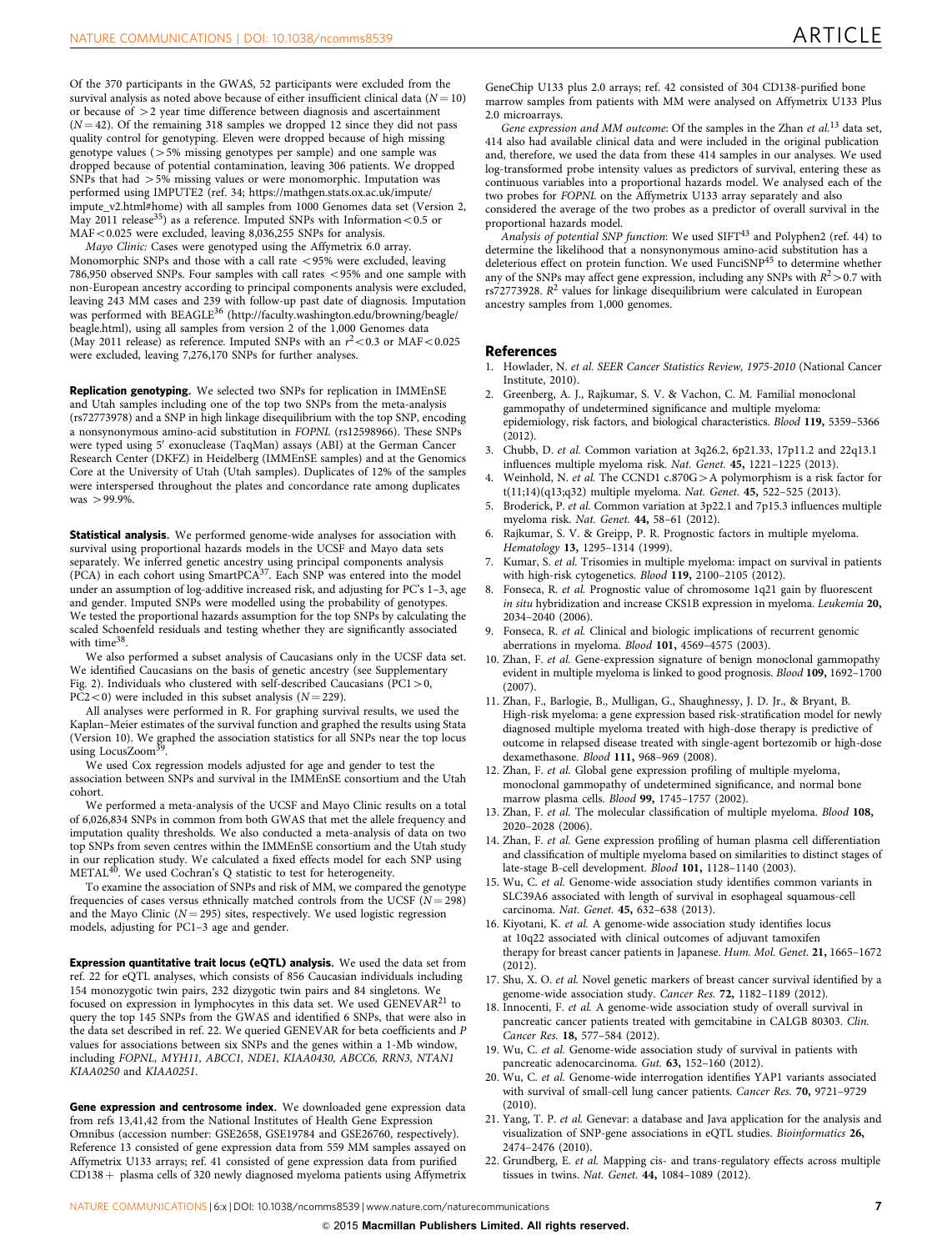- <span id="page-7-0"></span>23. Aubusson-Fleury, A. et al. The conserved centrosomal protein FOR20 is required for assembly of the transition zone and basal body docking at the cell surface. J. Cell Sci. 125, 4395–4404 (2012).
- 24. Sedjai, F. et al. Control of ciliogenesis by FOR20, a novel centrosome and pericentriolar satellite protein. J. Cell Sci. 123, 2391-2401 (2010).
- 25. Chng, W. J. et al. The centrosome index is a powerful prognostic marker in myeloma and identifies a cohort of patients that might benefit from aurora kinase inhibition. Blood 111, 1603–1609 (2008).
- 26. Chng, W. J. et al. Clinical implication of centrosome amplification in plasma cell neoplasm. Blood 107, 3669–3675 (2006).
- 27. Raab, M. S. et al. GF-15, a novel inhibitor of centrosomal clustering, suppresses tumor cell growth in vitro and in vivo. Cancer Res. 72, 5374–5385 (2012).
- 28. Shiheido, H. et al. A phthalimide derivative that inhibits centrosomal clustering is effective on multiple myeloma. PLoS ONE 7, e38878 (2012).
- 29. Zollner, S. & Pritchard, J. K. Overcoming the winner's curse: estimating penetrance parameters from case-control data. Am. J. Hum. Genet. 80, 605–615 (2007).
- 30. Stewart, D. A. et al. Factors predicting engraftment of autologous blood stem cells:  $CD34 +$  subsets inferior to the total  $CD34 +$  cell dose. Bone Marrow Transplant. 23, 1237–1243 (1999).
- 31. Stewart, D. A. et al. The  $CD34 + 90 +$  cell dose does not predict early engraftment of autologous blood stem cells as well as the total CD34  $+$  cell dose. Bone Marrow Transplant. 25, 435–440 (2000).
- 32. Martino, A. et al. Genetics and molecular epidemiology of multiple myeloma: the rationale for the IMMEnSE consortium (review). Int. J. Oncol. 40, 625–638  $(2012)$
- 33. International Myeloma Working Group. Criteria for the classification of monoclonal gammopathies, multiple myeloma and related disorders: a report of the International Myeloma Working Group. Br. J. Haematol. 121, 749–757  $(2003)$
- 34. Howie, B. N., Donnelly, P. & Marchini, J. A flexible and accurate genotype imputation method for the next generation of genome-wide association studies. PLoS Genet. 5, e1000529 (2009).
- 35. Genomes Project C et al. An integrated map of genetic variation from 1,092 human genomes. Nature 491, 56–65 (2012).
- 36. Browning, B. L. & Browning, S. R. A unified approach to genotype imputation and haplotype-phase inference for large data sets of trios and unrelated individuals. Am. J. Hum. Genet. 84, 210–223 (2009).
- 37. Patterson, N., Price, A. L. & Reich, D. Population structure and eigenanalysis. PLoS Genet. 2, e190 (2006).
- 38. Grambsch, P. A. & Therneau, T. Proportional hazards tests and diagnostics based on weighted residuals. Biometrika 81, 515–526 (1994).
- 39. Pruim, R. J. et al. LocusZoom: regional visualization of genome-wide association scan results. Bioinformatics 26, 2336–2337 (2010).
- 40. Willer, C. J., Li, Y. & Abecasis, G. R. METAL: fast and efficient meta-analysis of genomewide association scans. Bioinformatics 26, 2190–2191 (2010).
- 41. Broyl, A. et al. Gene expression profiling for molecular classification of multiple myeloma in newly diagnosed patients. Blood 116, 2543–2553 (2010).
- 42. Chapman, M. A. et al. Initial genome sequencing and analysis of multiple myeloma. Nature 471, 467–472 (2011).
- 43. Sim, N. L. et al. SIFT web server: predicting effects of amino acid substitutions on proteins. Nucleic Acids Res. 40, W452–W457 (2012).
- 44. Adzhubei, I., Jordan, D. M. & Sunyaev, S. R. Predicting functional effect of human missense mutations using PolyPhen-2. Curr. Protoc. Hum. Genet. Chapter 7, Unit 7–20 (2013).
- 45. Coetzee, S. G., Rhie, S. K., Berman, B. P., Coetzee, G. A. & Noushmehr, H. FunciSNP: an R/bioconductor tool integrating functional non-coding data sets with genetic association studies to identify candidate regulatory SNPs. Nucleic Acids Res. 40, e139 (2012).

#### Acknowledgements

This work was supported by the Steve and Nancy Grand Multiple Myeloma Translational Initiative and a grant from Expression Analysis and a grant from the National Cancer Institute (R21CA191896). E.Z. is supported in part by a mid-career award in patient research from the National Cancer Institute (K24169004). Collection of blood samples from Polish patients and controls from Łodz area, and DNA extraction was supported by a grant from Polish Ministry of Science and Higher Education (No. NN402178334). DNA extraction from Danish healthy controls was supported by The Research Fund at Region Sjælland, Denmark. The Utah study was supported by LLS 6067–09, CA152336 and CA134674, with data collection made possible, in part, by the Utah Population Database (UPDB) and the Utah Cancer Registry (UCR). Partial support for all data sets within the UPDB is provided by the Huntsman Cancer Institute (HCI) and the HCI Cancer Center Support grant, P30 CA42014. The UCR is supported in part by NIH contract HHSN261201000026C from the NCI SEER Program with additional support from the Utah State Department of Health and the University of Utah. In Utah, we thank Jathine Wong for support in formatting files and advice on R programming. Several authors (E.Z., N.C., F.C., C.V.) are members of the International Multiple Myeloma Consortium. We are grateful to the leadership and other members of the International Multiple Myeloma Consortium for facilitating this collaborative study.

#### Author contributions

Study conception: E.Z., E.D. and C.V.; collection of the data: E.Z., E.D., K.C., D.C., P.B., J.C.-J., C.D., M.D., A.G., K.J., A.J., S.K., D.A., H.M., T.M., J.M.-L., V.R., J.S., A.J.V., M.W., J.W., N.J.C., F.C. and C.V.; performed genotyping: A.M., R.D., A.L. and B.J.; analysis of the data: D.H., D.S., D.C., B.A. and Y.Z.; drafting of the manuscript: E.Z. and E.D.; critical revision of the manuscript: E.Z., E.D., D.H., A.M., D.S., K.C., D.C., B.A., P.B., G.B., Y.Z., J.C.-J., R.D., C.D., M.D., L.F., A.G., S.H., K.J., A.J., S.K., D.A., M.G., L.A.C.-A., B.J., A.L., H.M., T.M., J.M.-L., V.R., J.S., A.J.V., M.W., J.W., S.S., N.J.C., F.C. and C.V.

#### Additional information

Supplementary Information accompanies this paper at [http://www.nature.com/](http://www.nature.com/naturecommunications) [naturecommunications](http://www.nature.com/naturecommunications)

Competing financial interests: The authors declare no competing financial interests.

Reprints and permission information is available online at [http://npg.nature.com/](http://npg.nature.com/reprintsandpermissions) [reprintsandpermissions/](http://npg.nature.com/reprintsandpermissions)

How to cite this article: Ziv, E. et al. Genome-wide association study identifies variants at 16p13 associated with survival in multiple myeloma patients. Nat. Commun. 6:7539 doi: 10.1038/ncomms8539 (2015).